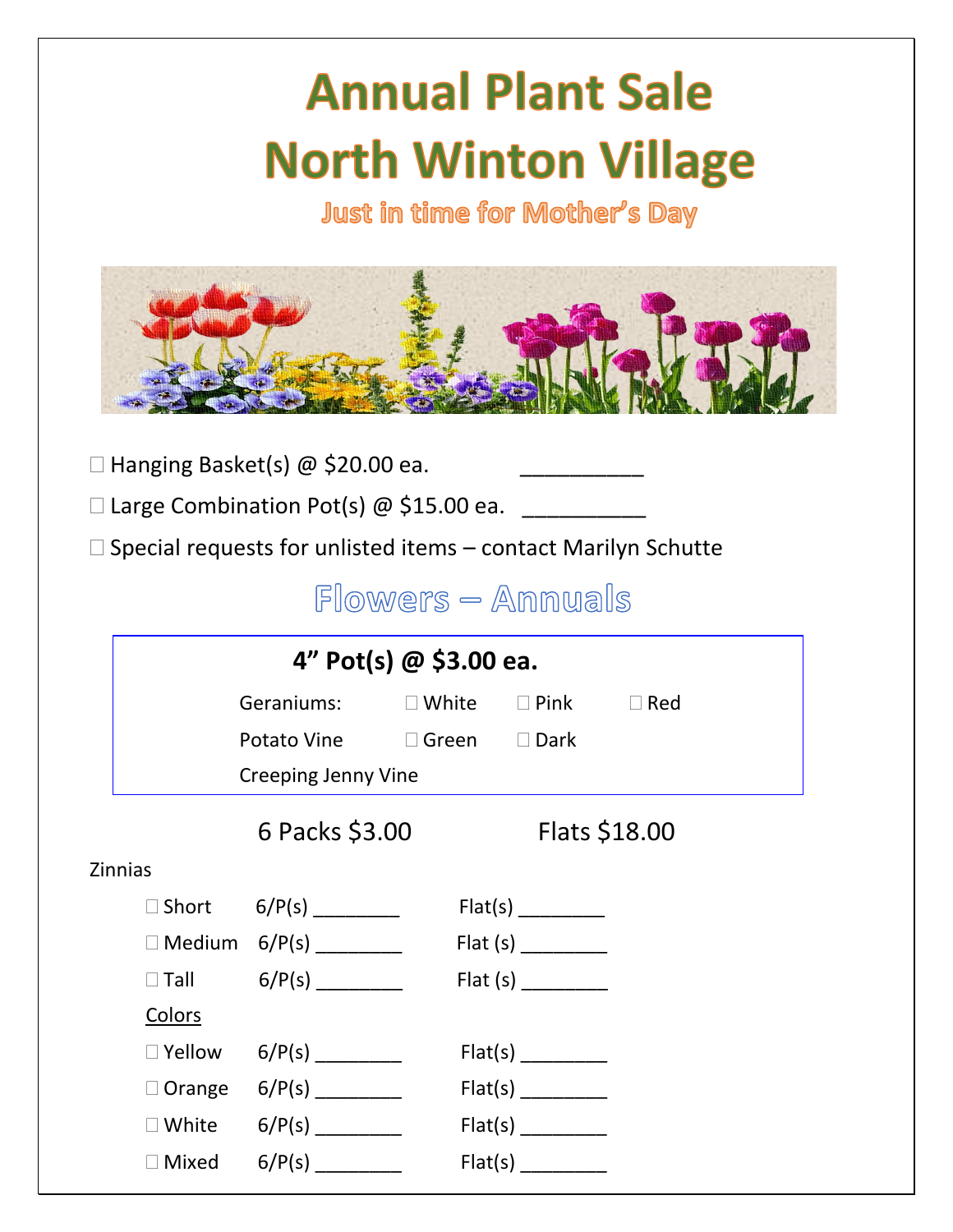#### Order Form – NWV 2020 Plant Sale – PAGE 2

| Marigolds      |                    |                               |            |                              |  |
|----------------|--------------------|-------------------------------|------------|------------------------------|--|
|                |                    | $\Box$ Short 6/P(s) _________ |            |                              |  |
|                | $\square$ Medium   |                               |            |                              |  |
|                | $\Box$ Tall        |                               |            |                              |  |
|                | Colors             |                               |            |                              |  |
|                |                    |                               |            |                              |  |
|                |                    | □ Orange 6/P(s) ________      |            |                              |  |
|                | $\Box$ Mixed       |                               |            |                              |  |
| Coleus         |                    |                               |            |                              |  |
| Salvia         |                    |                               |            |                              |  |
|                | $\Box$ Red         |                               | Flat(s)    |                              |  |
|                | $\square$ Blue     |                               |            |                              |  |
| Impatient      |                    |                               |            |                              |  |
|                | $\square$ Pink     |                               |            |                              |  |
|                | $\Box$ Red         |                               |            |                              |  |
|                | $\square$ White    |                               |            |                              |  |
|                | $\Box$ Mixed       |                               |            |                              |  |
|                |                    |                               | Vegetables |                              |  |
|                |                    |                               |            | 6 Packs \$3.00 Flats \$18.00 |  |
| Tomatoes       |                    |                               |            |                              |  |
|                | Roma<br>П          |                               |            |                              |  |
|                | $\square$ Heirloom |                               |            |                              |  |
| Kale           |                    |                               |            |                              |  |
| Peppers        |                    |                               |            |                              |  |
|                | $\Box$ Red         |                               |            |                              |  |
|                | $\square$ Green    |                               |            |                              |  |
| Lettuce        |                    |                               |            |                              |  |
| <b>Brocoli</b> |                    |                               |            |                              |  |